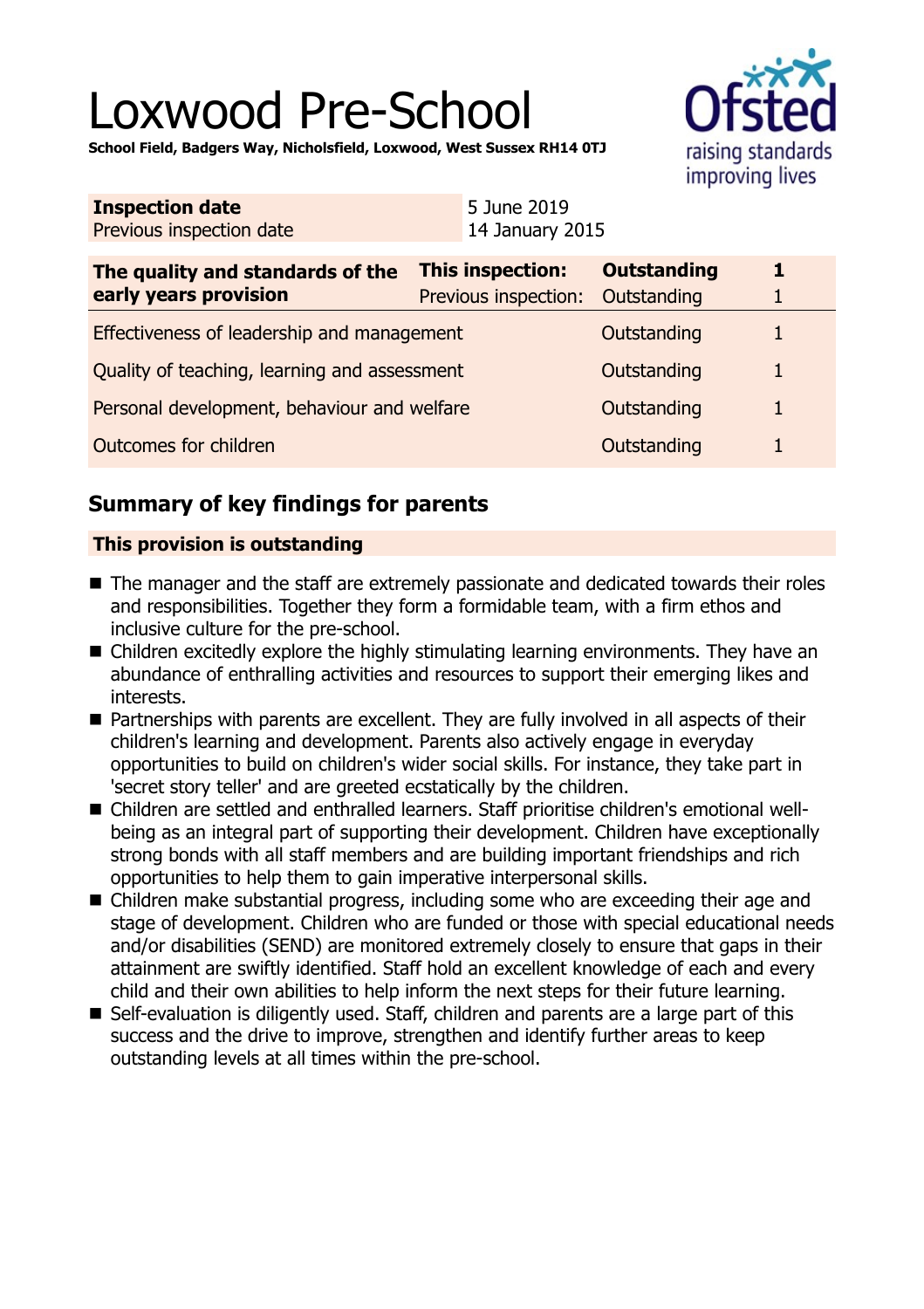# **What the setting needs to do to improve further**

## **To further improve the quality of the early years provision the provider should:**

 $\blacksquare$  continue to provide children with even more outstanding opportunities to play and explore with natural resources and activities, to build on their already high levels of curiosity in the world around them.

## **Inspection activities**

- The inspector toured the pre-school and discussed the manager's use of self-evaluation and the current areas identified for improvement.
- $\blacksquare$  The inspector spoke to the staff and children at appropriate times throughout the inspection. The inspector also spoke to parents and took their views and comments into account.
- $\blacksquare$  The inspector sampled a range of documentation, including suitability checks, staff qualifications, policies and procedures and children's developmental records.
- The inspector discussed the arrangements for safeguarding of children at the preschool, including staff knowledge and reporting procedures.
- $\blacksquare$  The inspector observed the teaching and learning opportunities for children indoors and outdoors, and the impact this has on their learning and development. The inspector also carried out a joint observation with the manager.

## **Inspector**

Gwen Andrews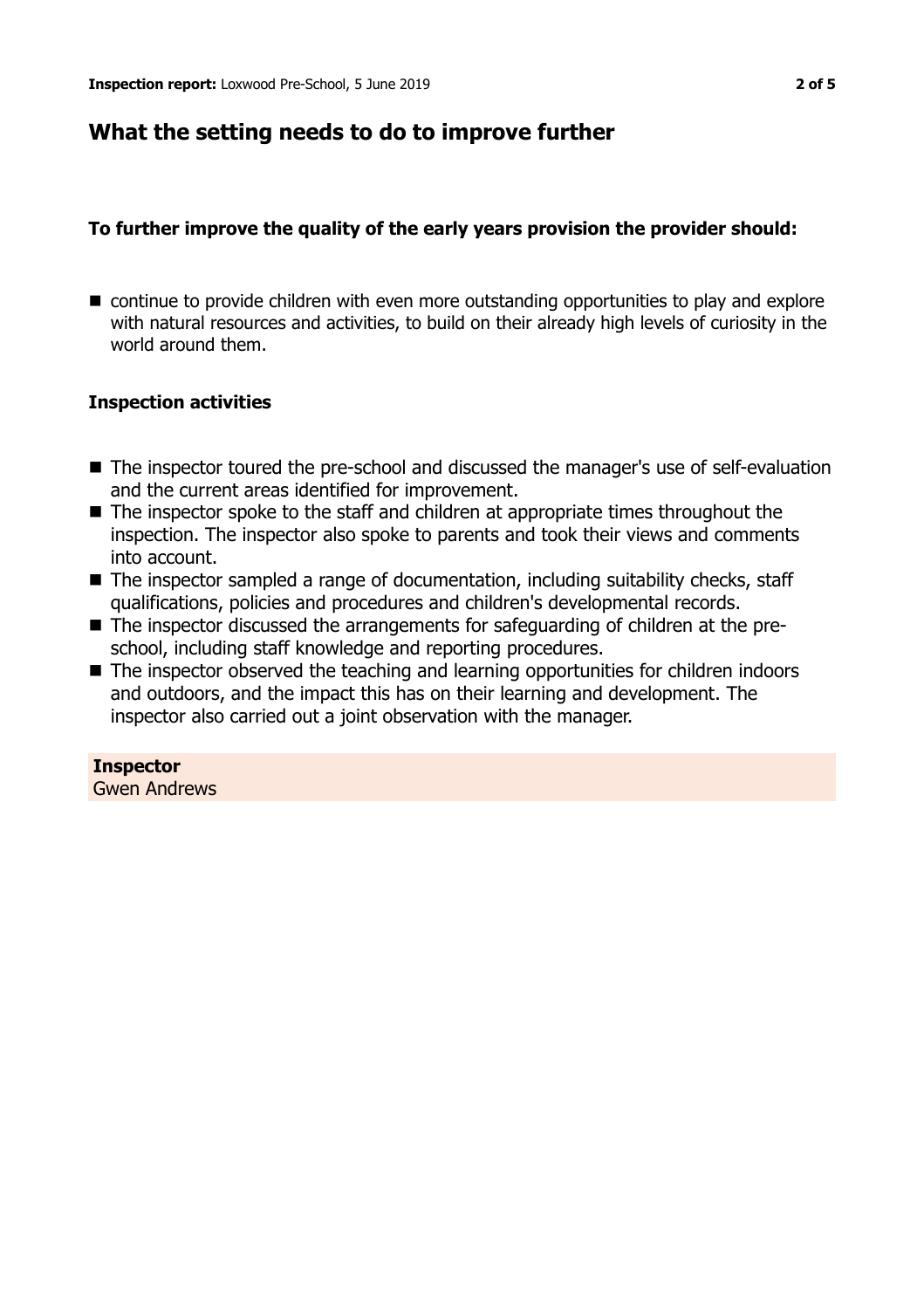# **Inspection findings**

#### **Effectiveness of leadership and management is outstanding**

The manager and the staff team are ambitious and commendably reflective. For instance, they are continuously seeking additional ways of building on children's learning, to help them to explore with more natural resources and activities. This provides excellent opportunities to help children to build on their delightful curiosity in the wider world around them. Safeguarding is effective. Staff are highly vigilant of protecting the children in their care. They are highly trained and confident in how they would identify potential signs of abuse and the procedures they would use to report any concerns for the welfare of children. The professional development and supervision of the team is planned precisely and targeted to help staff to continuously raise their knowledge and understanding to outstanding levels. Partnerships with other professionals are tirelessly explored and all information is shared to provide children with optimal support for their future progress.

#### **Quality of teaching, learning and assessment is outstanding**

Staff are well qualified and very experienced. They hold an excellent knowledge of how to support and encourage children's learning and progress. Their observations are completed methodically and are highly responsive to children's changing abilities. Staff impressively encourage and challenge children's mathematical awareness in their play. For example, they explore items that are 'heavier' or 'lighter' in the sandpit and use their own problem-solving skills to work out how to use different sized tyres to help them to reach the pole on the climbing frame. Staff use noteworthy levels of initiative in their questioning techniques, to extend children's communication and language skills.

#### **Personal development, behaviour and welfare are outstanding**

Children delight in playing indoors and outdoors. Staff place an admirable amount of time and effort into planning and providing superb opportunities in both areas, to spark and inspire children's learning. Staff are excellent role models and children's behaviour is outstanding. They display an impressive understanding of how to work together and to respect the feelings and needs of others. Children are exploring with simple elements of risk to build on their self-awareness. They learn about staying safe on their outings in the community and building dens with branches in their forest school sessions. Children are physically active and take part in first-rate discussions and activities to help them to learn about making healthy choices to support their growth and development.

#### **Outcomes for children are outstanding**

All children make progress, with some exceeding their age and stage of development from their captured starting points. This includes those who receive additional funding or those with SEND. Children are notably confident and independent. They display an extraordinary determination in trying to do things for themselves and a perseverance in completing tasks. Children are exploring with exciting opportunities to build on their increasing literacy skills as they trace patterns and recognise letters and corresponding sounds during circle time. Children are gaining the important skills they require for the next stages in their learning and to help them to make the move on to school.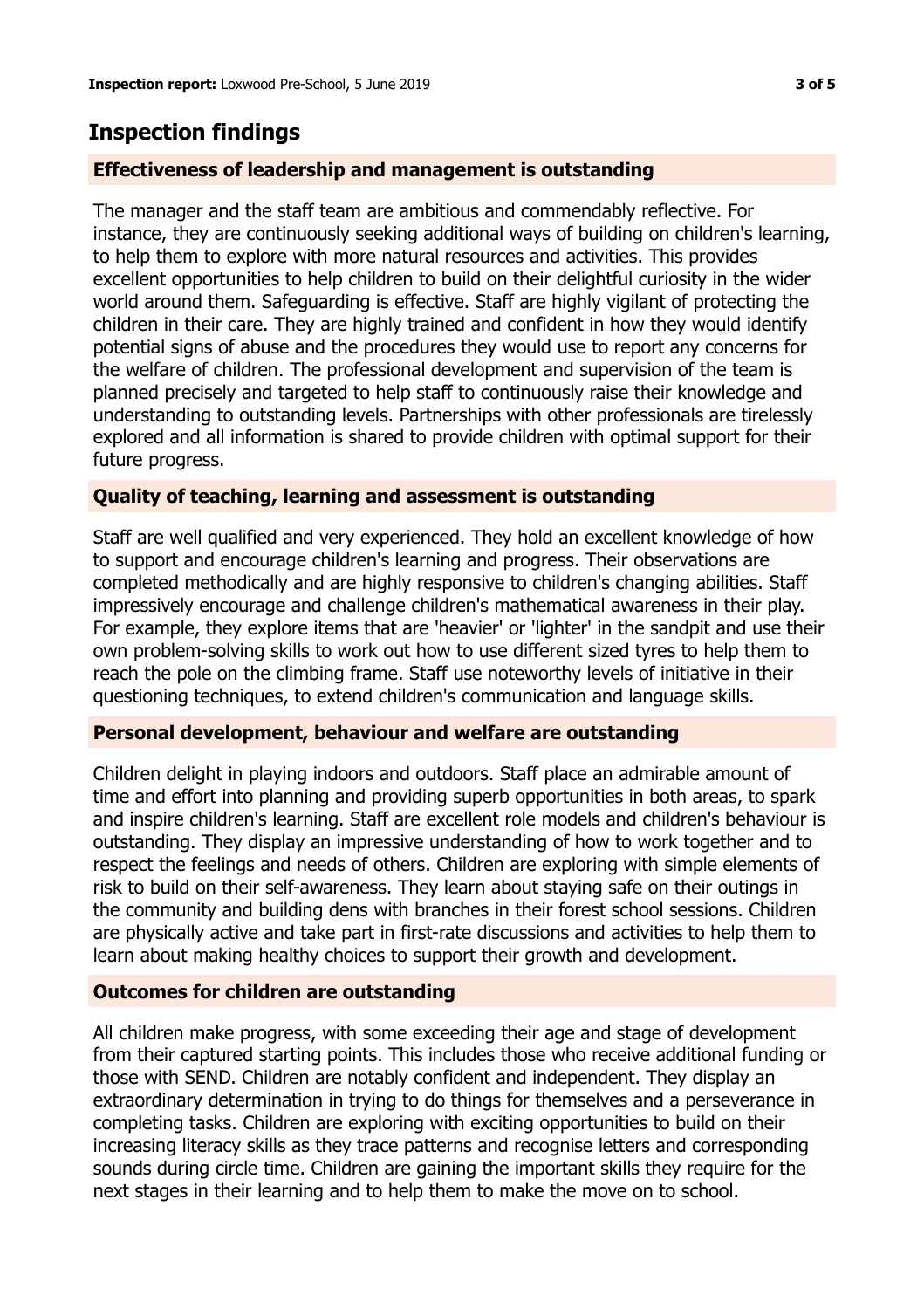## **Setting details**

| Unique reference number                             | 113592                             |  |
|-----------------------------------------------------|------------------------------------|--|
| <b>Local authority</b>                              | <b>West Sussex</b>                 |  |
| <b>Inspection number</b>                            | 10104192                           |  |
| <b>Type of provision</b>                            | Childcare on non-domestic premises |  |
| <b>Registers</b>                                    | Early Years Register               |  |
| Day care type                                       | Sessional day care                 |  |
| Age range of children                               | $2 - 4$                            |  |
| <b>Total number of places</b>                       | 17                                 |  |
| Number of children on roll                          | 27                                 |  |
| <b>Name of registered person</b>                    | Loxwood Pre-School Committee       |  |
| <b>Registered person unique</b><br>reference number | RP523222                           |  |
| Date of previous inspection                         | 14 January 2015                    |  |
| <b>Telephone number</b>                             | 01403 753284 or 01403 823824       |  |

Loxwood Pre-School was registered in 1980 and is run by a voluntary committee of parents. It operates from a self-contained building set in the grounds of Loxwood Primary School, in Nicholsfield, Loxwood, in West Sussex. The pre-school is open each weekday during term time only. Sessions are from 9am to 1pm. Additional sessions run on a Monday, Tuesday and Friday from 1pm to 3pm for three-year-old children. The pre-school is in receipt of funding for the provision of free early education for children aged two, three and four years. There are four members of staff who work directly with the children. Of these, one staff member holds a level 6 early years qualification, two staff members hold level 4 early years qualifications and one staff member holds a level 3 early years qualification.

This inspection was carried out by Ofsted under sections 49 and 50 of the Childcare Act 2006 on the quality and standards of provision that is registered on the Early Years Register. The registered person must ensure that this provision complies with the statutory framework for children's learning, development and care, known as the early years foundation stage.

Any complaints about the inspection or the report should be made following the procedures set out in the guidance Complaints procedure: raising concerns and making complaints about Ofsted, which is available from Ofsted's website: www.ofsted.gov.uk. If you would like Ofsted to send you a copy of the guidance, please telephone 0300 123 4234, or email [enquiries@ofsted.gov.uk.](mailto:enquiries@ofsted.gov.uk)